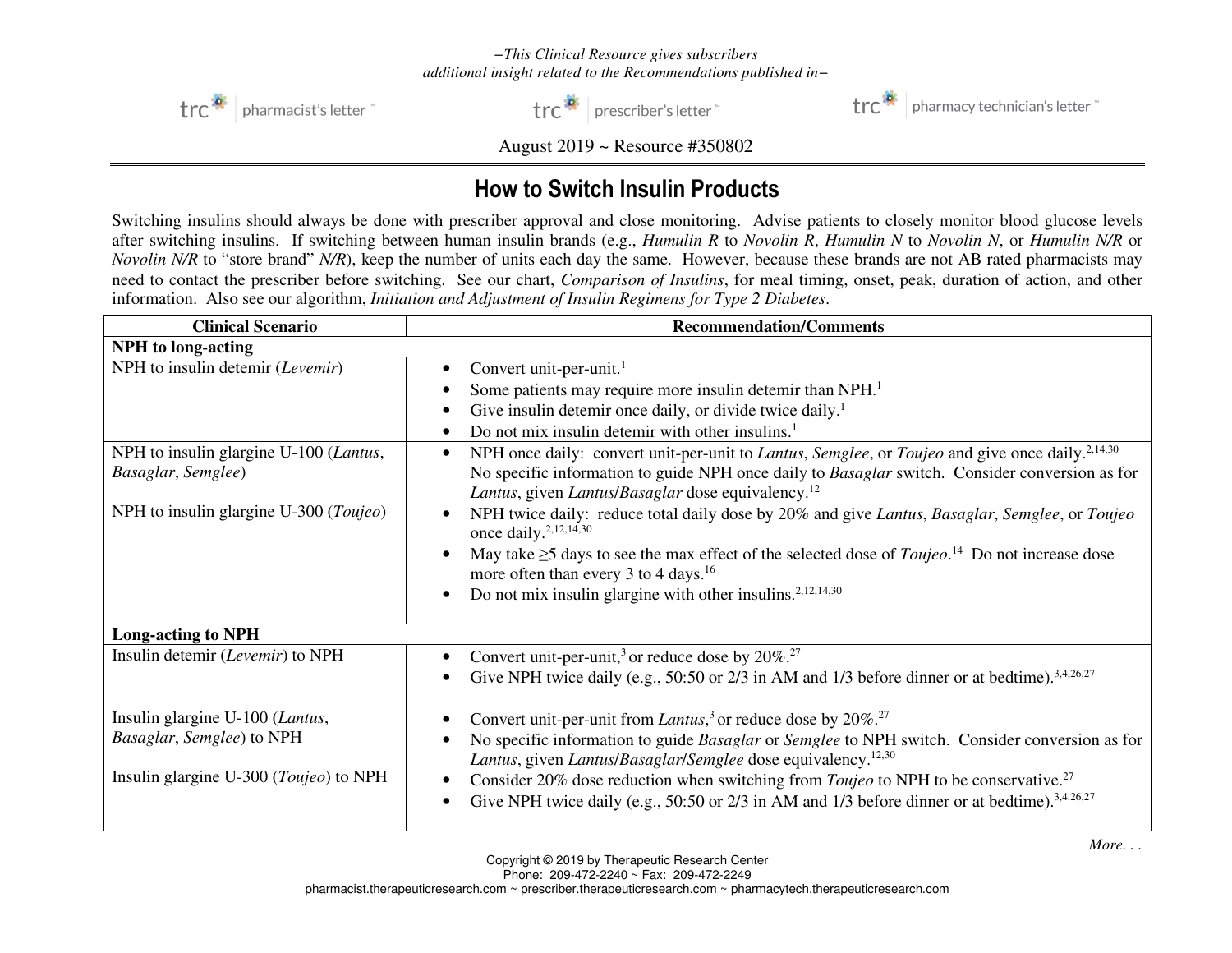| <b>Clinical Scenario</b>                                                                     | <b>Recommendation/Comments</b>                                                                                                                                                                                                                                                                                                                                                                                                                                                                                                                                                                                                                                                                                                                                                                                                                            |
|----------------------------------------------------------------------------------------------|-----------------------------------------------------------------------------------------------------------------------------------------------------------------------------------------------------------------------------------------------------------------------------------------------------------------------------------------------------------------------------------------------------------------------------------------------------------------------------------------------------------------------------------------------------------------------------------------------------------------------------------------------------------------------------------------------------------------------------------------------------------------------------------------------------------------------------------------------------------|
| Long-acting to long-acting                                                                   |                                                                                                                                                                                                                                                                                                                                                                                                                                                                                                                                                                                                                                                                                                                                                                                                                                                           |
| Insulin glargine U-100 (Lantus) to/from<br>insulin glargine U-100 (Basaglar,<br>Semglee)     | Convert unit-per-unit. <sup>12,30</sup><br>$\bullet$                                                                                                                                                                                                                                                                                                                                                                                                                                                                                                                                                                                                                                                                                                                                                                                                      |
| Insulin detemir (Levemir) to insulin<br>glargine U-100 (Lantus, Basaglar,<br>Semglee)        | Consider converting unit-per-unit to <i>Lantus</i> . <sup>3,5</sup> A lower daily dose may be needed. <sup>7</sup><br>$\bullet$<br>No specific information to guide Levemir to Basaglar or Semglee switch. Consider conversion as<br>$\bullet$<br>for Lantus, given Lantus/Basaglar/Semglee dose equivalency. <sup>12,30</sup><br>Give once daily. <sup>5,12,30</sup><br>$\bullet$<br>Do not mix insulin glargine with other insulins. <sup>2,12,30</sup>                                                                                                                                                                                                                                                                                                                                                                                                 |
| Insulin detemir (Levemir) to insulin<br>glargine U-300 (Toujeo)                              | Levemir once daily: convert unit-per-unit and give once daily. <sup>16</sup><br>$\bullet$<br>Levemir twice daily: reduce total daily dose by 20% and give once daily. <sup>18</sup><br>May take $\geq$ 5 days to see the max effect of the selected dose of <i>Toujeo</i> . <sup>14</sup> Do not increase dose<br>$\bullet$<br>more often than every 3 to 4 days. <sup>16</sup><br>Do not mix insulin glargine with other insulins. $^{14}$<br>$\bullet$                                                                                                                                                                                                                                                                                                                                                                                                  |
| Insulin glargine U-100 (Lantus,<br>Basaglar, Semglee) to insulin glargine U-<br>300 (Toujeo) | Lantus once daily: convert unit-per-unit and give once daily. <sup>16</sup><br>$\bullet$<br>Lantus twice daily: convert unit-per-unit (or reduce by about 10% or less) and give once daily. <sup>29</sup><br>For patients controlled on <i>Lantus</i> , expect that a higher daily dose (about 10% to 18%) of <i>Toujeo</i><br>will be needed to maintain control. <sup>17</sup><br>No specific information to guide Basaglar or Semglee to Toujeo switch. Consider conversion as<br>$\bullet$<br>for Lantus, given Lantus/Basaglar/Semglee dose equivalency. <sup>12,30</sup><br>May take $\geq$ 5 days to see the max effect of the selected dose of <i>Toujeo</i> . <sup>14</sup> Do not increase dose<br>$\bullet$<br>more often than every 3 to 4 days. <sup>16</sup><br>Do not mix insulin glargine with other insulins. <sup>14</sup><br>$\bullet$ |
| Insulin glargine U-100 (Lantus,<br>Basaglar, Semglee) to insulin detemir<br>(Levemir)        | Convert unit-per-unit from Lantus. <sup>1,5</sup><br>$\bullet$<br>No specific information to guide Basaglar or Semglee to Levemir switch. Consider conversion as<br>$\bullet$<br>for Lantus, given Lantus/Basaglar/Semglee dose equivalency. <sup>12,30</sup><br>Give once daily, or divide twice daily. <sup>1</sup><br>$\bullet$<br>If divided twice daily, a higher daily dose may be needed. <sup>7</sup><br>$\bullet$<br>Do not mix insulin detemir with other insulins. <sup>1</sup>                                                                                                                                                                                                                                                                                                                                                                |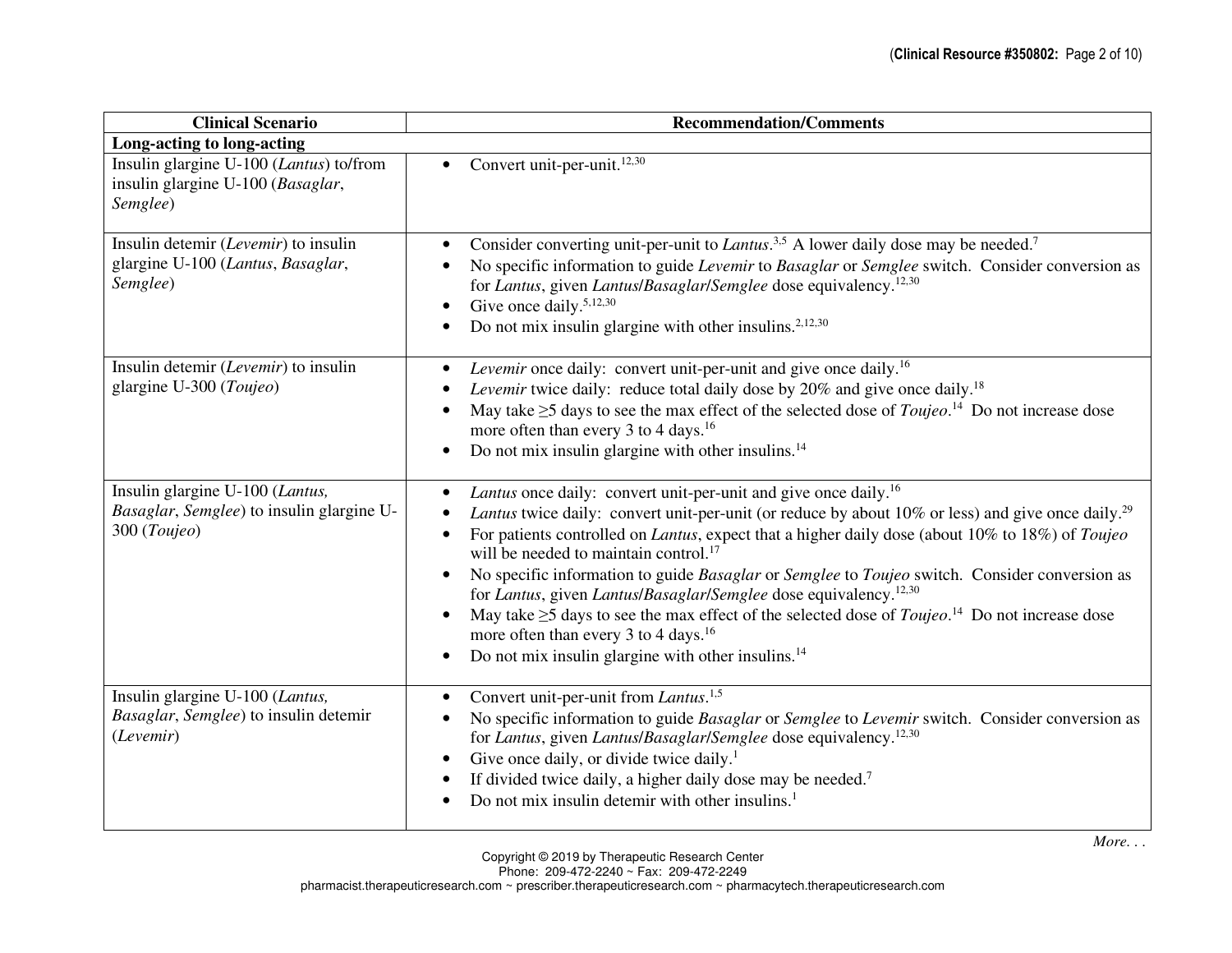| <b>Clinical Scenario</b>                                                                                                                                                                                           | <b>Recommendation/Comments</b>                                                                                                                                                                                                                                                                                                                                                                                                                                                |
|--------------------------------------------------------------------------------------------------------------------------------------------------------------------------------------------------------------------|-------------------------------------------------------------------------------------------------------------------------------------------------------------------------------------------------------------------------------------------------------------------------------------------------------------------------------------------------------------------------------------------------------------------------------------------------------------------------------|
| Long-acting to long-acting, continued                                                                                                                                                                              |                                                                                                                                                                                                                                                                                                                                                                                                                                                                               |
| Insulin glargine U-300 (Toujeo) to<br>insulin glargine U-100 (Lantus,<br>Basaglar, Semglee) or insulin detemir<br>(Levemir)                                                                                        | Reduce dose by about 20% when converting. <sup>2,12,27,30</sup><br>$\bullet$                                                                                                                                                                                                                                                                                                                                                                                                  |
| NPH or long-acting to ultra-long acting                                                                                                                                                                            |                                                                                                                                                                                                                                                                                                                                                                                                                                                                               |
| NPH, insulin detemir (Levemir), insulin<br>glargine U-100 (Lantus, Basaglar,<br>Semglee), or insulin glargine U-300<br>(Toujeo) to insulin degludec (Tresiba)                                                      | Convert total daily dose unit-per-unit and give once daily, <sup>19</sup> or consider a 20% dose reduction. <sup>21,27</sup><br>$\bullet$<br>Do not increase the dose more often than every 3 to 4 days. <sup>19</sup><br>$\bullet$<br>No specific information to guide Semglee to Tresiba switch. Consider conversion as for other<br>$\bullet$<br>NPH/long-acting products, given Semglee dose equivalency to other insulin glargine 100 unit/mL<br>products. <sup>30</sup> |
| Ultra-long acting to NPH or long-acting                                                                                                                                                                            |                                                                                                                                                                                                                                                                                                                                                                                                                                                                               |
| Insulin degludec ( <i>Tresiba</i> ) to NPH,<br>insulin detemir (Levemir), insulin<br>glargine U-100 (Lantus, Basaglar,<br>Semglee), or insulin glargine U-300<br>(Toujeo)                                          | Reduce dose by $20\%$ . <sup>27,30</sup><br>$\bullet$<br>Give Levemir, Lantus, Basaglar, Semglee, or Toujeo once daily, or divide Levemir twice<br>$\bullet$<br>daily. <sup>1,2,12,14,30</sup><br>• If converting from $Tresiba > 80$ units/day, divide twice daily. <sup>27</sup><br>Give NPH twice daily (e.g., 50:50 or 2/3 in AM and 1/3 before dinner or at bedtime). <sup>3,4,26,27</sup>                                                                               |
| <b>Regular to rapid-acting</b>                                                                                                                                                                                     |                                                                                                                                                                                                                                                                                                                                                                                                                                                                               |
| Regular human insulin ( <i>Humulin R</i> ,<br><i>Novolin R</i> ) to rapid-acting insulin analog<br>(insulin aspart [NovoLog, Fiasp], insulin<br>glulisine [Apidra], insulin lispro<br>[Humalog, Admelog, Lyumjev]) | Convert unit-per-unit. <sup>3,8-10,20,22,31</sup><br>$\bullet$<br>Rapid-acting insulin analogs have a faster onset of action and a shorter duration of action than<br>$\bullet$<br>human regular insulin. See Comparison of Insulins for specifics of meal timing. <sup>11</sup>                                                                                                                                                                                              |
| <b>Regular to inhaled insulin</b>                                                                                                                                                                                  |                                                                                                                                                                                                                                                                                                                                                                                                                                                                               |
| Regular human insulin (Humulin R,<br><i>Novolin R</i> ) to mealtime insulin inhalation<br>powder (Afrezza)                                                                                                         | Round each mealtime insulin dose up to the nearest 4 units, then convert unit-per-unit to the<br>$\bullet$<br>Afrezza dose (available in 4-unit and 8-unit cartridges). <sup>15</sup>                                                                                                                                                                                                                                                                                         |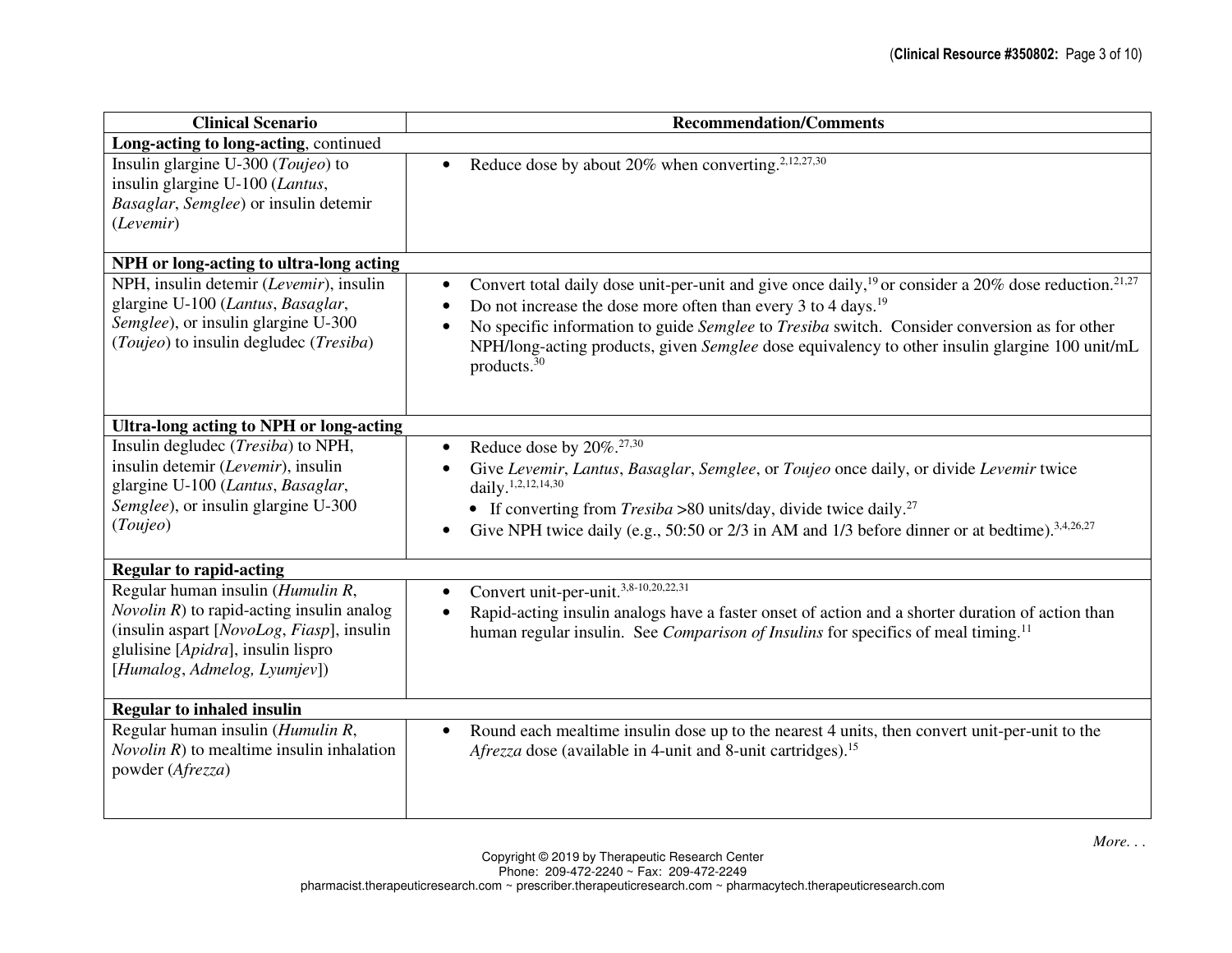| <b>Clinical Scenario</b>                                                                                                                                                                                                                | <b>Recommendation/Comments</b>                                                                                                                                                                                                                                                           |
|-----------------------------------------------------------------------------------------------------------------------------------------------------------------------------------------------------------------------------------------|------------------------------------------------------------------------------------------------------------------------------------------------------------------------------------------------------------------------------------------------------------------------------------------|
| <b>Rapid-acting to regular</b>                                                                                                                                                                                                          |                                                                                                                                                                                                                                                                                          |
| Insulin aspart (NovoLog, Fiasp), insulin<br>glulisine ( <i>Apidra</i> ), or insulin lispro<br>(Humalog, Admelog, Lyumjev) to regular<br>human insulin (Humulin R, Novolin R)                                                            | Convert unit-per-unit. <sup>3,8-10,20,22</sup><br>$\bullet$<br>Rapid-acting insulin analogs have a faster onset of action and a shorter duration of action than<br>$\bullet$<br>human regular insulin. See Comparison of Insulins for specifics of meal timing. <sup>11</sup>            |
| Rapid-acting to rapid-acting                                                                                                                                                                                                            |                                                                                                                                                                                                                                                                                          |
| Insulin aspart (NovoLog, Fiasp), insulin<br>glulisine (Apidra), or insulin lispro<br>(Humalog, Admelog, Lyumjev) to insulin<br>aspart (NovoLog, Fiasp), insulin glulisine<br>(Apidra), or insulin lispro (Humalog,<br>Admelog, Lyumjev) | Convert unit-per-unit. <sup>3,8-10,20,22,31</sup><br>See Comparison of Insulins for specifics of meal timing. <sup>11</sup>                                                                                                                                                              |
| Rapid-acting to inhaled insulin                                                                                                                                                                                                         |                                                                                                                                                                                                                                                                                          |
| Insulin aspart (NovoLog, Fiasp), insulin<br>glulisine ( <i>Apidra</i> ), or insulin lispro<br>(Humalog, Admelog, Lyumjev) to<br>mealtime insulin inhalation powder<br>(Afrezza)                                                         | Round each mealtime insulin dose up to the nearest 4 units, then convert unit-per-unit to the<br>$\bullet$<br>Afrezza dose (available in 4-unit and 8-unit cartridges). <sup>15</sup>                                                                                                    |
| Inhaled insulin to rapid-acting or regular                                                                                                                                                                                              |                                                                                                                                                                                                                                                                                          |
| Insulin inhalation powder (Afrezza) to<br>insulin aspart (NovoLog, Fiasp), insulin<br>glulisine (Apidra), insulin lispro<br>(Humalog, Admelog, Lyumjev), regular<br>human insulin (Humulin R, Novolin R)                                | Convert unit-per-unit. <sup>15</sup><br>$\bullet$<br>See Comparison of Insulins for specifics of meal timing. <sup>11</sup>                                                                                                                                                              |
| Regular to long-acting or ultra-long acting                                                                                                                                                                                             |                                                                                                                                                                                                                                                                                          |
| Regular human insulin (Humulin R,<br><i>Novolin R</i> ) to insulin glargine U-100<br>(Lantus, Basaglar, Semglee), insulin<br>glargine U-300 (Toujeo), insulin detemir<br>(Levemir), insulin degludec (Tresiba), or<br><b>NPH</b>        | Add up the total daily dose and start with 50% as intermediate, long-acting, or ultra-long acting<br>$\bullet$<br>insulin, or start an initial insulin regimen, as suggested in our algorithm, <i>Initiation and</i><br>Adjustment of Insulin Regimens for Type 2 Diabetes. <sup>6</sup> |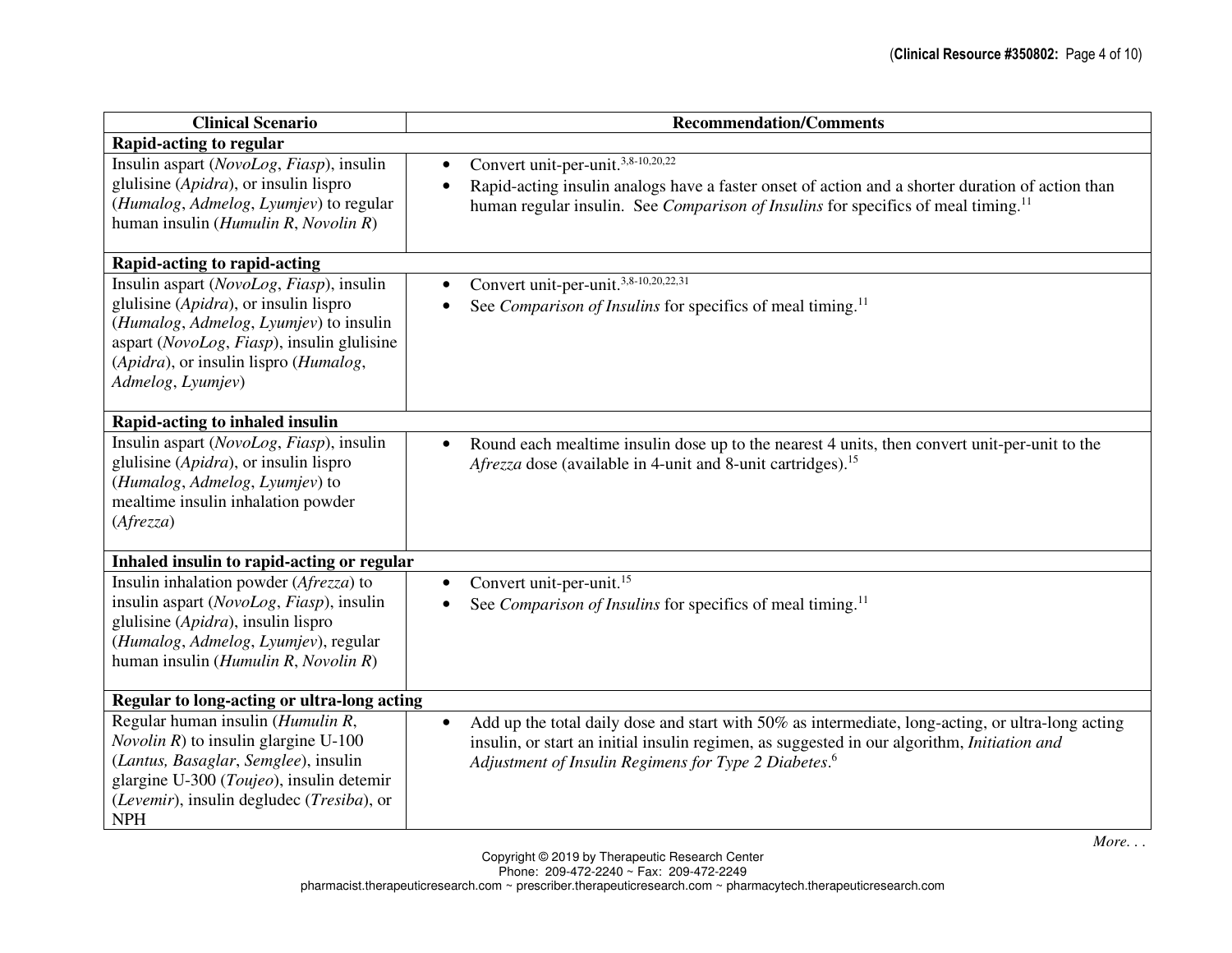| <b>Clinical Scenario</b>                                                                                                                                                                                                                                                                                                                                                                                                 | <b>Recommendation/Comments</b>                                                                                                                                                                                                                                                                                                                                                                                                                                                                                                                                                                                             |
|--------------------------------------------------------------------------------------------------------------------------------------------------------------------------------------------------------------------------------------------------------------------------------------------------------------------------------------------------------------------------------------------------------------------------|----------------------------------------------------------------------------------------------------------------------------------------------------------------------------------------------------------------------------------------------------------------------------------------------------------------------------------------------------------------------------------------------------------------------------------------------------------------------------------------------------------------------------------------------------------------------------------------------------------------------------|
| NPH, long-acting, or ultra-long acting to premixed                                                                                                                                                                                                                                                                                                                                                                       |                                                                                                                                                                                                                                                                                                                                                                                                                                                                                                                                                                                                                            |
| NPH, insulin detemir (Levemir), insulin<br>glargine U-100 (Lantus, Basaglar,<br>Semglee), insulin glargine U-300<br>(Toujeo), or insulin degludec (Tresiba) to<br>premixed NPH/regular insulin (Humulin<br>70/30, Novolin 70/30), premixed<br>protamine/rapid-acting analog (insulin<br>lispro protamine/insulin lispro [Humalog<br>$Mix 75/25$ ], insulin aspart<br>protamine/insulin aspart [NovoLog Mix<br>$70/30$ ]) | Switch to premix twice daily. Give same total daily dose as basal but give 2/3 in the morning and<br>$\bullet$<br>1/3 with dinner, or give half with breakfast and half with dinner. <sup>6</sup><br>No specific information for switching from <i>Toujeo</i> or <i>Tresiba</i> . Consider dose reduction.<br>$\bullet$<br>No specific information to guide switch from Semglee. Consider conversion as for other<br>$\bullet$<br>NPH/long-acting products, given Semglee dose equivalency to other insulin glargine 100 unit/mL<br>products. <sup>30</sup>                                                                |
| <b>Premixed to NPH</b>                                                                                                                                                                                                                                                                                                                                                                                                   |                                                                                                                                                                                                                                                                                                                                                                                                                                                                                                                                                                                                                            |
| Premixed NPH/regular insulin (Humulin<br>70/30, Novolin 70/30), premixed<br>protamine/rapid-acting analog (insulin<br>lispro protamine/insulin lispro [Humalog]<br>$Mix 75/25$ ], or insulin aspart<br>protamine/insulin aspart [NovoLog Mix<br>70/30]) to NPH                                                                                                                                                           | Add up the total units and give 70% to 75% as NPH, <sup>3</sup> or reduce dose by 20%. <sup>27</sup><br>$\bullet$<br>• Give NPH twice daily (e.g., 50:50 or 2/3 in AM and 1/3 before dinner or at bedtime). <sup>3,4,26,27</sup><br>Give 25% to 30% of each premix dose as prandial insulin (regular or rapid-acting analog) before<br>$\bullet$<br>the meal(s) before which the premix was usually taken. $3$                                                                                                                                                                                                             |
| <b>Premixed to long-acting</b>                                                                                                                                                                                                                                                                                                                                                                                           |                                                                                                                                                                                                                                                                                                                                                                                                                                                                                                                                                                                                                            |
| Premixed NPH/regular insulin (Humulin<br>70/30, Novolin 70/30), premixed<br>protamine/rapid-acting analog (insulin<br>lispro protamine/insulin lispro [Humalog]<br>$Mix 75/25$ ], or insulin aspart<br>protamine/insulin aspart [NovoLog Mix<br>70/30]) to insulin glargine U-100<br>(Lantus, Basaglar, Semglee), insulin<br>detemir (Levemir)                                                                           | Add up the total units for each dose and give 70% to 75% as long-acting insulin U-100 (once<br>$\bullet$<br>daily or divided twice daily [insulin detemir]), $^{1,3}$ or reduce dose by 20%. <sup>27</sup><br>Give 25% to 30% of each premix dose as prandial insulin (regular or rapid-acting analog) before<br>$\bullet$<br>the meal(s) before which the premix was usually taken. $3$<br>No specific information to guide switch to Semglee. Consider conversion as for other long-acting<br>$\bullet$<br>products, given <i>Semglee</i> dose equivalency to other insulin glargine 100 unit/mL products. <sup>30</sup> |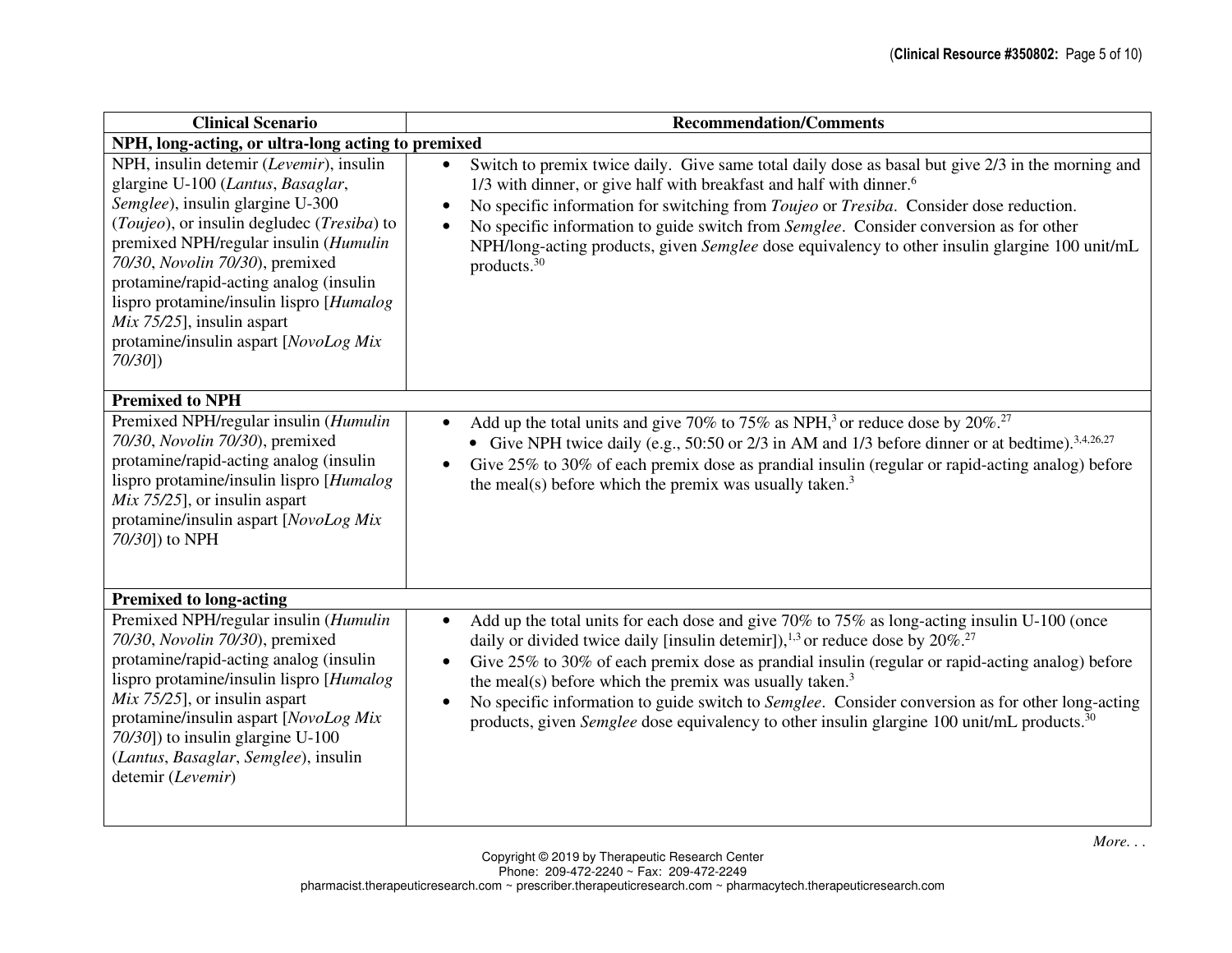| <b>Clinical Scenario</b>                                                                                                                                                                                                                                                                      | <b>Recommendation/Comments</b>                                                                                                                                                                                                                                                                                                                                                                                                                            |
|-----------------------------------------------------------------------------------------------------------------------------------------------------------------------------------------------------------------------------------------------------------------------------------------------|-----------------------------------------------------------------------------------------------------------------------------------------------------------------------------------------------------------------------------------------------------------------------------------------------------------------------------------------------------------------------------------------------------------------------------------------------------------|
| Premixed to long-acting, continued                                                                                                                                                                                                                                                            |                                                                                                                                                                                                                                                                                                                                                                                                                                                           |
| Premixed NPH/regular insulin (Humulin<br>70/30, Novolin 70/30), premixed<br>protamine/rapid-acting analog (insulin<br>lispro protamine/insulin lispro [Humalog]<br>$Mix 75/25$ ], or insulin aspart<br>protamine/insulin aspart [NovoLog Mix<br>70/30]) to insulin glargine U-300<br>(Toujeo) | If the premix is given once daily, convert to <i>Toujeo</i> once daily unit-per-unit based on the long-<br>$\bullet$<br>acting component of the premix insulin. <sup>28</sup><br>If the premix is given twice daily, give 80% of the long-acting component as <i>Toujeo</i> once daily. <sup>28</sup><br>$\bullet$<br>Do not increase dose more often than every 3 to 4 days. <sup>16</sup><br>$\bullet$<br>Add prandial insulin if desired.<br>$\bullet$ |
| <b>Premixed to ultra-long acting</b>                                                                                                                                                                                                                                                          |                                                                                                                                                                                                                                                                                                                                                                                                                                                           |
| Premixed NPH/regular insulin (Humulin<br>70/30, Novolin 70/30), premixed<br>protamine/rapid-acting analog (insulin<br>lispro protamine/insulin lispro [Humalog]<br>$Mix 75/25$ ], or insulin aspart<br>protamine/insulin aspart [NovoLog Mix<br>70/30]) to insulin degludec (Tresiba)         | No specific guidance is available. Consider switching unit-per-unit based on the long-acting<br>$\bullet$<br>component of the premix insulin. <sup>19</sup><br>Do not increase dose more often than every 3 to 4 days. <sup>19</sup><br>$\bullet$<br>Add prandial insulin if desired.<br>$\bullet$                                                                                                                                                        |
| <b>Premixed to premixed</b>                                                                                                                                                                                                                                                                   |                                                                                                                                                                                                                                                                                                                                                                                                                                                           |
| Premixed NPH/regular insulin (Humulin<br>70/30, Novolin 70/30) to premixed<br>protamine/rapid-acting analog (insulin<br>lispro protamine/insulin lispro [Humalog]<br>$Mix 75/25$ ], insulin aspart<br>protamine/insulin aspart [NovoLog Mix<br>70/30]                                         | Convert unit-per-unit, <sup>3</sup> or reduce dose by $20\%$ . <sup>27</sup><br>$\bullet$<br>Premix analogs have a faster onset but similar duration compared to human premixes. <sup>10,13</sup> See<br>$\bullet$<br><i>Comparison of Insulins</i> for specifics of meal timing. <sup>11</sup>                                                                                                                                                           |
| Premixed protamine/rapid-acting analog<br>(insulin lispro protamine/insulin lispro<br>[Humalog Mix 75/25], insulin aspart<br>protamine/insulin aspart [NovoLog<br>$Mix70/30]$ ) to premixed NPH/regular<br>insulin (Humulin 70/30, Novolin 70/30)                                             | Convert unit-per-unit, <sup>3</sup> or reduce dose by $20\%$ . <sup>27</sup><br>$\bullet$<br>Premix analogs have a faster onset but similar duration compared to human premixes. <sup>10,13</sup> See<br>$\bullet$<br>Comparison of Insulins for specifics of meal timing. <sup>11</sup>                                                                                                                                                                  |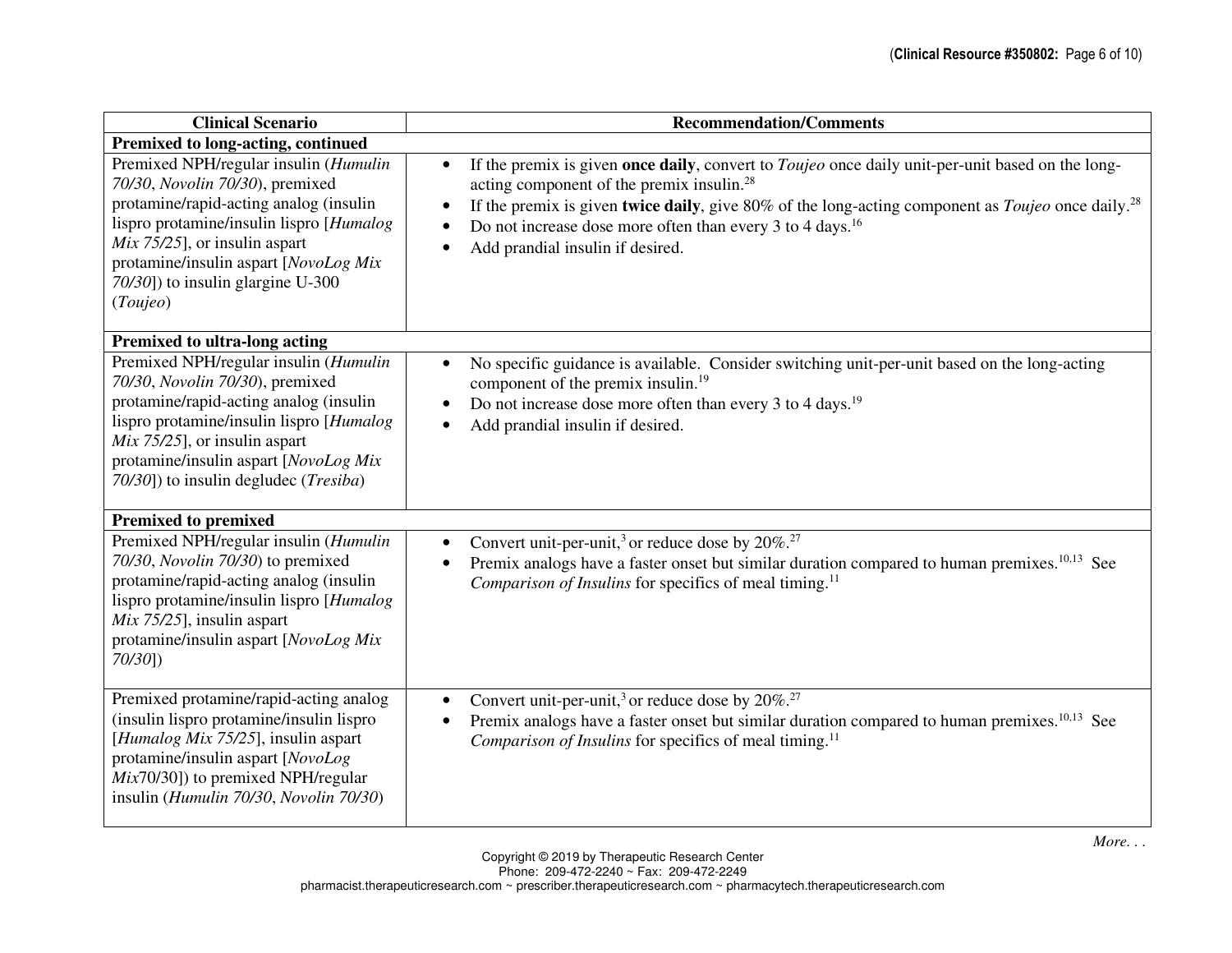| <b>Clinical Scenario</b>                                                                                                                                                                                                                                                                                   | <b>Recommendation/Comments</b>                                                                                                                                                                                                                                                                                                                                                                                                                                                                                                                                                                                                                                                                                                                                                                                                                                                                                                                                                                                         |
|------------------------------------------------------------------------------------------------------------------------------------------------------------------------------------------------------------------------------------------------------------------------------------------------------------|------------------------------------------------------------------------------------------------------------------------------------------------------------------------------------------------------------------------------------------------------------------------------------------------------------------------------------------------------------------------------------------------------------------------------------------------------------------------------------------------------------------------------------------------------------------------------------------------------------------------------------------------------------------------------------------------------------------------------------------------------------------------------------------------------------------------------------------------------------------------------------------------------------------------------------------------------------------------------------------------------------------------|
| <b>Premixed to inhaled insulin</b>                                                                                                                                                                                                                                                                         |                                                                                                                                                                                                                                                                                                                                                                                                                                                                                                                                                                                                                                                                                                                                                                                                                                                                                                                                                                                                                        |
| Premixed NPH/regular insulin (Humulin<br>70/30, Novolin 70/30), premixed<br>protamine/rapid-acting analog (insulin<br>lispro protamine/insulin lispro [Humalog]<br>$Mix 75/25$ ], or insulin aspart<br>protamine/insulin aspart [NovoLog Mix<br>70/30]) to mealtime insulin inhalation<br>powder (Afrezza) | Divide half the total daily insulin dose equally among the three meals of the day, and round each<br>$\bullet$<br>mealtime insulin dose up to the nearest 4 units, then convert unit-per-unit to the <i>Afrezza</i> dose<br>(available in 4-unit and 8-unit cartridges). <sup>15</sup><br>Give the other half of the total daily insulin dose as basal insulin (e.g., NPH, insulin glargine, or<br>$\bullet$<br>insulin detemir). <sup>15</sup>                                                                                                                                                                                                                                                                                                                                                                                                                                                                                                                                                                        |
| U-100 insulin to U-500 insulin                                                                                                                                                                                                                                                                             |                                                                                                                                                                                                                                                                                                                                                                                                                                                                                                                                                                                                                                                                                                                                                                                                                                                                                                                                                                                                                        |
| All types of other U-100 insulins to<br>Humulin R U-500                                                                                                                                                                                                                                                    | Determine the total daily dose of U-500 used by adding the units of all types of other insulins<br>$\bullet$<br>given in one day (i.e., unit-per-unit conversion). <sup>23</sup><br>Divide the total daily dose of U-500 into a two or three times a day regimen (given 30 minutes<br>$\bullet$<br>before meals) for most patients. <sup>23</sup> See our chart, Tips to Improve Insulin Safety, for suggested<br>starting points based on total daily dose.                                                                                                                                                                                                                                                                                                                                                                                                                                                                                                                                                           |
| Long-acting or ultra-long acting to long-acting + GLP-1 agonist                                                                                                                                                                                                                                            |                                                                                                                                                                                                                                                                                                                                                                                                                                                                                                                                                                                                                                                                                                                                                                                                                                                                                                                                                                                                                        |
| Insulin glargine U-100 (Lantus,<br>Basaglar, Semglee), insulin detemir<br>(Levemir), insulin glargine U-300<br>(Toujeo), or insulin degludec (Tresiba) to<br>insulin glargine U-100 + lixisenatide<br>(Soliqua 100/33)                                                                                     | Information not based on any specific long- or ultra-long acting insulin product. Conversions are<br>simply for patients uncontrolled on basal insulin $\leq 60$ units/day. <sup>24</sup><br>Patients on basal insulin <30 units/day, the recommended starting dose is 15 units insulin<br>$\bullet$<br>glargine/5 mcg lixisenatide once daily, given within one hour prior to the first meal of the day. <sup>24</sup><br>Patients on basal insulin 30 units/day to 60 units/day, convert to 30 units insulin glargine/<br>$\bullet$<br>10 mcg lixisenatide once daily, within one hour prior to the first meal of the day. <sup>24</sup><br>Soliqua has not been studied with prandial insulins. <sup>24</sup><br>$\bullet$<br>Do not mix Soliqua with other insulins. <sup>24</sup><br>$\bullet$<br>Titrate doses weekly by 2 to 4 units of insulin glargine (equals 0.66 mcg to 1.32 mcg of<br>lixisenatide component). $24$<br>Maximum daily dose is 60 units insulin glargine/20 mcg lixisenatide. <sup>24</sup> |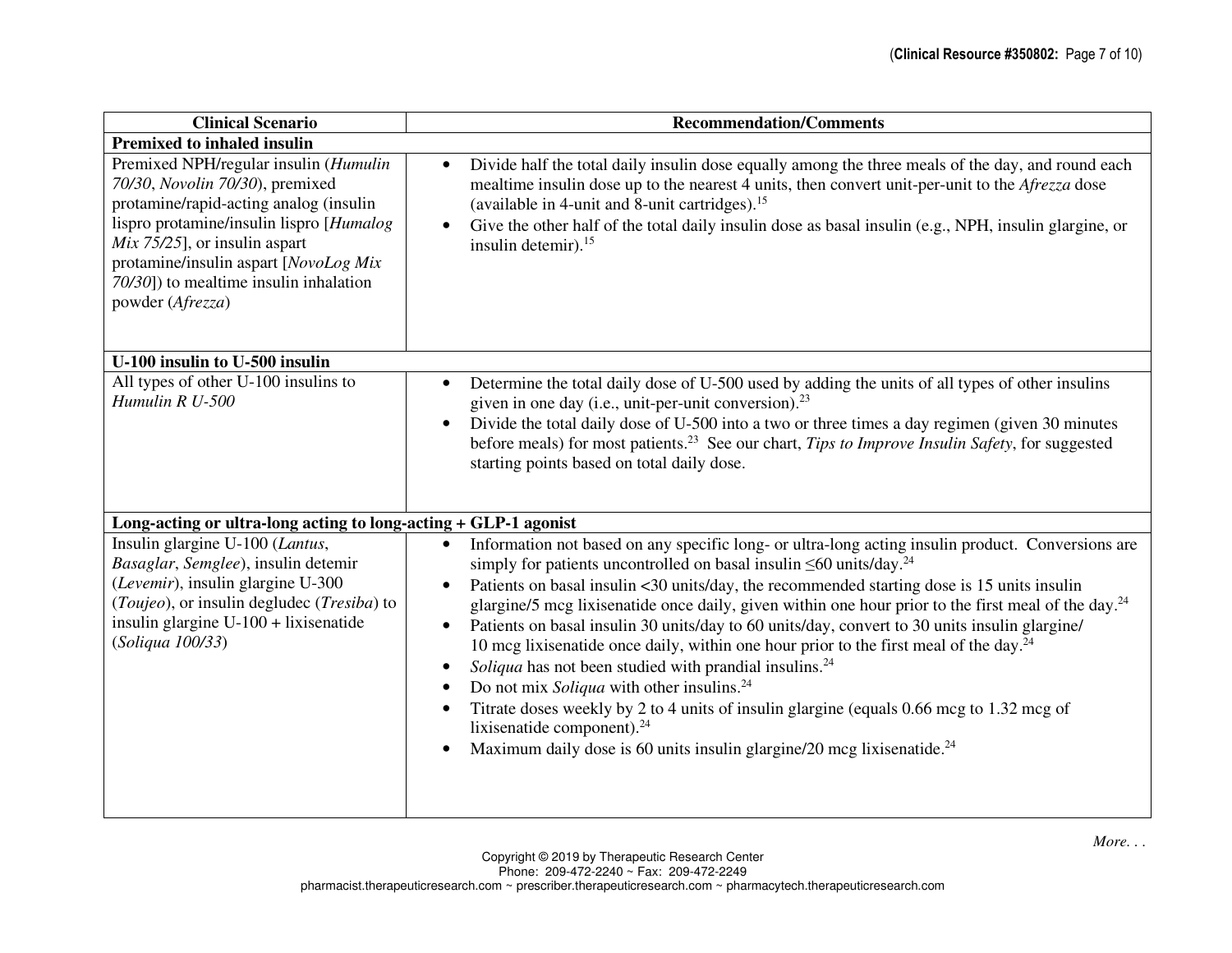| <b>Clinical Scenario</b>                                                                                                                                                                                                   | <b>Recommendation/Comments</b>                                                                                                                                                                                                                                                                                                                                                                                                                                                                                                         |
|----------------------------------------------------------------------------------------------------------------------------------------------------------------------------------------------------------------------------|----------------------------------------------------------------------------------------------------------------------------------------------------------------------------------------------------------------------------------------------------------------------------------------------------------------------------------------------------------------------------------------------------------------------------------------------------------------------------------------------------------------------------------------|
| Long-acting or ultra-long acting to ultra-long acting + GLP-1 agonist                                                                                                                                                      |                                                                                                                                                                                                                                                                                                                                                                                                                                                                                                                                        |
| Insulin glargine U-100 (Lantus,<br>Basaglar, Semglee), insulin detemir<br>(Levemir), insulin glargine U-300<br>( <i>Toujeo</i> ), or insulin degludec ( <i>Tresiba</i> ) to<br>insulin degludec + liraglutide $(Xultophy)$ | Dosing recommendations are the same regardless of previous insulin dose. <sup>25</sup><br>$\bullet$<br>Start with 16 units insulin deglude $\frac{1}{58}$ mg liraglutide given once daily. <sup>25</sup><br>$\bullet$<br>Do not mix <i>Xultophy</i> with other insulins. <sup>25</sup><br>$\bullet$<br>Titrate doses every three to four days, by 2 units insulin degludec (equals 0.072 mg liraglutide). <sup>25</sup><br>$\bullet$<br>Maximum daily dose is 50 units insulin degludec/1.8 mg liraglutide. <sup>25</sup><br>$\bullet$ |

*Users of this resource are cautioned to use their own professional judgment and consult any other necessary or appropriate sources prior to making clinical judgments based on the content of this document. Our editors have researched the information with input from experts, government agencies, and national organizations. Information and internet links in this article were current as of the date of publication.*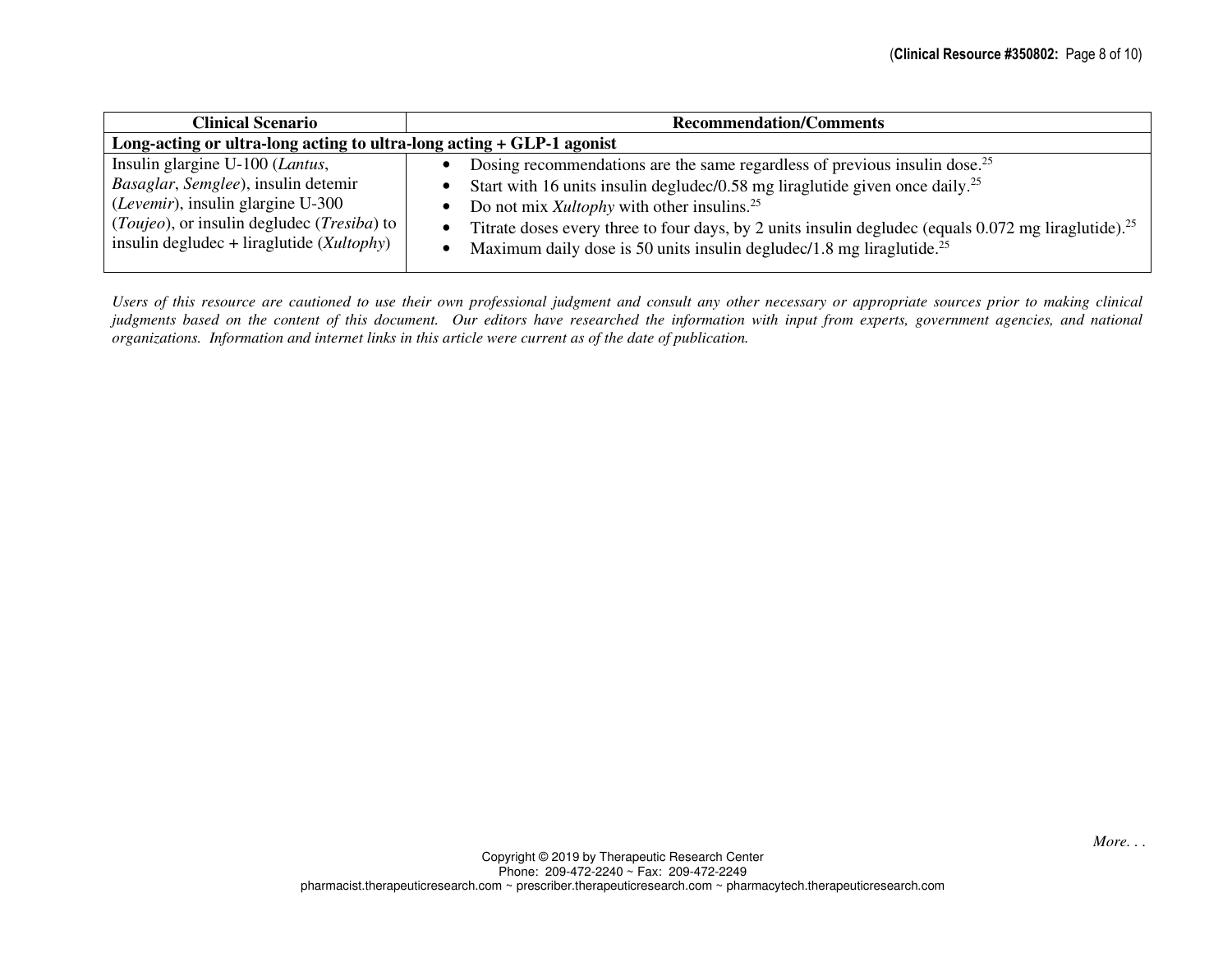*Project Leader in preparation of this clinical resource (350802): Melanie Cupp, Pharm.D., BCPS; Last modified July 2020.*

## *References*

- 1. Product information for Levemir. Novo Nordisk. Princeton, NJ 08540. March 2020.
- 2. Product information for Lantus. Sanofi-Aventis U.S. Bridgewater, NJ 08807. November 2019.
- 3. FDA. Information regarding insulin storage and switching between products in an emergency. Content current as of September 19, 2017. http://www.fda.gov/Drugs/EmergencyPreparedness/u cm085213.htm. (Accessed July 14, 2019).
- 4. Goldman JD, Patel D, Schnee D. Diabetes mellitus. In: Zeind CS, Carvalho MG, editors. Applied Therapeutics: the Clinical Use of Drugs. 11<sup>h</sup> ed. Philadelphia, PA: Wolters Kluwer Health, 2018:1071-147.
- 5. King AB. Once-daily insulin detemir is comparable to once-daily insulin glargine in providing glycaemic control over 24 h in patients with type 2 diabetes: a double-blind, randomized, crossover study. Diabetes Obes Metab 2009;11:69-71.
- 6. Clinical Resource, Initiation and Adjustment of Insulin Regimens for Type 2 Diabetes. Pharmacist's Letter/Prescriber's Letter. March 2017.
- 7. Rosenstock J, Davies M, Home PD, et al. A randomised, 52-week, treat-to-target trial comparing insulin detemir with insulin glargine when administered as add-on to glucose-lowering drugs in insulin-naive people with type 2 diabetes. Diabetologia 2008;51:408-16.
- 8. Product information for Humalog. Eli Lilly and Company. Indianapolis, IN 46285. November 2019.
- 9. Product information for Apidra. Sanofi-Aventis U.S. Bridgewater, NJ 08807. November 2019.
- 10. Product information for NovoLog. Novo Nordisk. Princeton, NJ 08540. November 2019.
- 11. Clinical Resource, Comparison of Insulins. Pharmacist's Letter/Prescriber's Letter. November 2019.
- 12. Product information for Basaglar. Eli Lilly and Company. Indianapolis, IN 46285. November 2019.
- 13. Product information for Humalog Mix 75/25. Eli Lilly and Company. Indianapolis, IN 46285. November 2019.
- 14. Product information for Toujeo. Sanofi-Aventis U.S. Bridgewater, NJ 08807. December 2019.
- 15. Product information for Afrezza. MannKind Corporation. Danbury, CT 06810. October 2018.
- 16. Sanofi-Aventis U.S. Toujeo. Find your patients' dosing. https://www.toujeopro.com/toujeo-insulindosing-and-titration-calculator. (Accessed June 1, 2019).
- 17. European Medicines Agency. CHMP postauthorization summary of positive opinion for Toujeo. February 26, 2015. http://www.ema.europa.eu/docs/en\_GB/document\_li brary/Summary\_of\_opinion/human/000309/WC5001 83282.pdf. (Accessed June 1, 2019).
- 18. Sanofi-Aventis U.S. Conversion from other insulin therapies to Toujeo. Last updated June 9, 2018. https://www.sanofiusmedicalinformation.com. (Accessed June 1, 2019).
- 19. Product information for Tresiba. Novo Nordisk, Inc. Plainsboro, NJ 08536. November 2019.
- 20. Product information for Lyumjev. Eli Lilly and Company. Indianapolis, IN 46285. June 2020.
- 21. Vora J, Cariou B, Evans M, et al. Clinical use of insulin degludec. Diabetes Res Clin Pract 2015;109:19-31.
- 22. Product information for Fiasp. Novo Nordisk. Princeton, NJ 08540. December 2019.
- 23. Clinical Resource, Tips to Improve Insulin Safety. Pharmacist's Letter/Prescriber's Letter. April 2016.<br>Product information for Soligua. Sanofi-Aventis.
- 24. Product information for Soliqua. Bridgewater, NJ 08807. November 2019.
- 25. Product information for Xultophy. Novo Nordisk. Plainsboro, NJ 08536. November 2019.
- 26. Davidson MB. Insulin therapy: a personal approach. Clin Diabetes 2015;33:123-35.
- 27. Information for health care professionals. Switching between insulin products in disaster response situations. Approved by the American Diabetes Association, the Endocrine Society and JDRF. August 2018. https://www.diabetes.org/sites/default/files/2019- 08/switching-between-insulin.pdf. (Accessed June 3. 2019).
- 28. Sanofi-Aventis U.S. Conversion from premixed insulin. Last updated June 9, 2018. https://www.sanofiusmedicalinformation.com. (Accessed June 3, 2019).
- 29. Personal communication (written). Faircloth JP, Pharm.D., Lead Global Information Content, DCV. Sanofi-Aventis U.S. Bridgewater, NJ 08807. June 4, 2019.
- 30. Product information for Semglee. Mylan Specialty. Morgantown, WV 26505. June 2020.
- 31. Product information for Admelog. Sanofi-Aventis U.S. Bridgewater, NJ 08807. November 2019.

*Cite this document as follows:* **Clinical Resource,** *How to Switch Insulin Products. Pharmacist's Letter/Prescriber's Letter.* **August 2019***.*